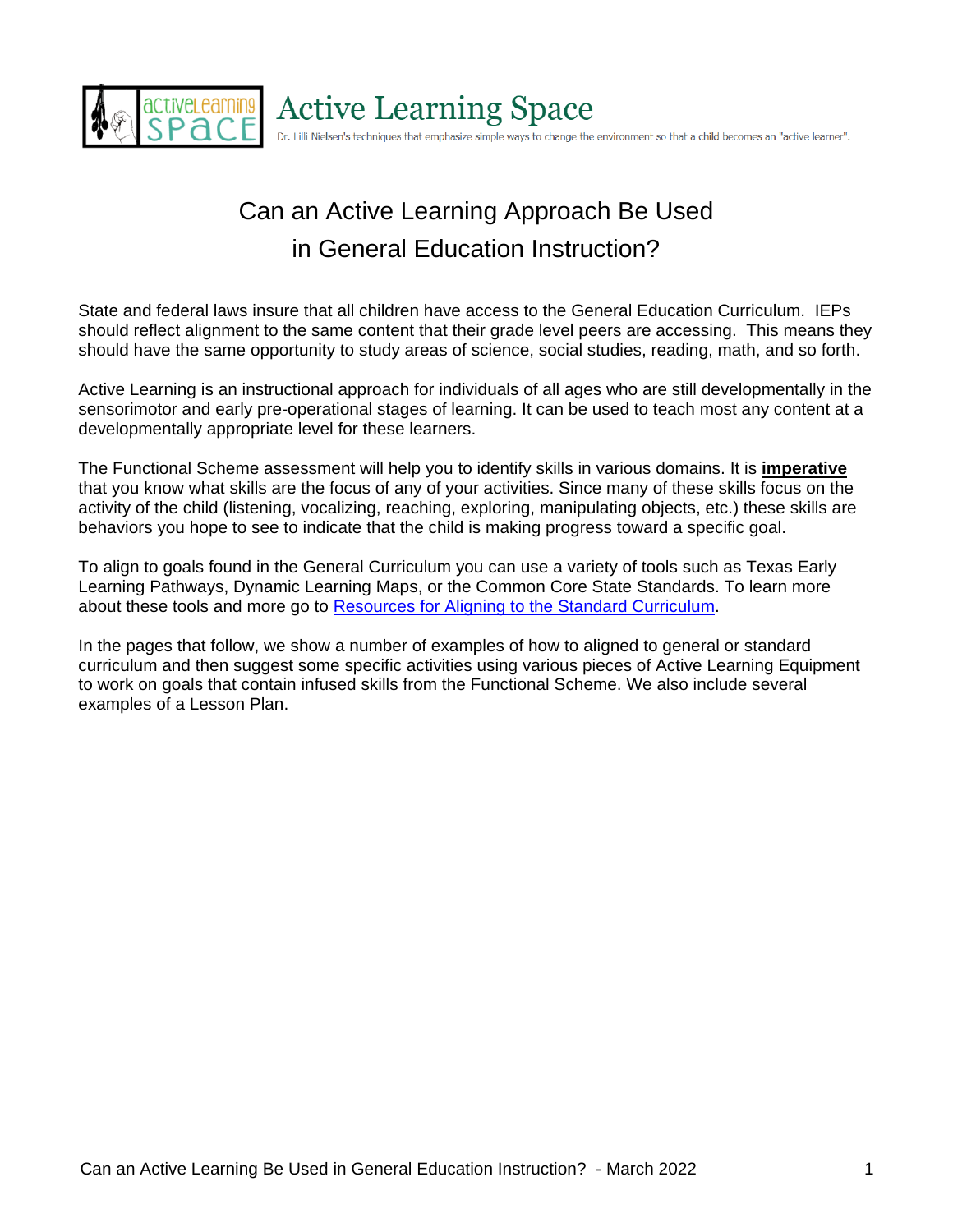# Fine Arts Goal

### **§117.114. Art Grade 4 Texas Essential Knowledge and Skills (TEKS)**

(2) Creative expression. The student communicates ideas through original artworks using a variety of media with appropriate skills. The student expresses thoughts and ideas creatively while challenging the imagination, fostering reflective thinking, and developing disciplined effort and progressive problemsolving skills. The student is expected to:

(C) produce drawings; paintings; prints; sculpture, including modeled forms; and other art forms such as ceramics, fiber art, constructions, mixed media, installation art, digital art and media, and photographic imagery using a variety of art media and materials.

| <b>Functional</b><br><b>Scheme</b><br><b>Assessment</b>                                                                                                                                                                                                                                 | <b>Little</b><br><b>Texans, Big</b><br><b>Futures</b>                                                                                                            | <b>Texas Early</b><br><b>Learning</b><br><b>Pathways</b><br><b>Texas Rising</b><br>Star)                                                                                                                                               | <b>Fine Arts TEKS:</b><br><b>Elementary</b>                                                                                                                                                                                                                                                                                                                                                                                                                                                                                                                                                                                   | <b>Finished Goal</b>                                                                                                                                                                                                                                                                                                                                                                                                                                                                                                                   |
|-----------------------------------------------------------------------------------------------------------------------------------------------------------------------------------------------------------------------------------------------------------------------------------------|------------------------------------------------------------------------------------------------------------------------------------------------------------------|----------------------------------------------------------------------------------------------------------------------------------------------------------------------------------------------------------------------------------------|-------------------------------------------------------------------------------------------------------------------------------------------------------------------------------------------------------------------------------------------------------------------------------------------------------------------------------------------------------------------------------------------------------------------------------------------------------------------------------------------------------------------------------------------------------------------------------------------------------------------------------|----------------------------------------------------------------------------------------------------------------------------------------------------------------------------------------------------------------------------------------------------------------------------------------------------------------------------------------------------------------------------------------------------------------------------------------------------------------------------------------------------------------------------------------|
| Perception<br>Through<br>Play and<br>Activity (3-6<br>months)<br><b>Pushes</b><br>objects<br>placed<br>within his<br>reach. (yes)<br>Reaches for<br>objects.<br>(yes)<br><b>Grasps and</b><br>releases for<br>a variety of<br>objects<br>hanging<br>over her<br>head and<br>hands. (no) | Page 27 -<br><b>Fine Motor</b><br><b>Skills</b><br>$(0-8$ months)<br>Begin to grab<br>at things with<br>a purpose but<br>may not hold<br>things well yet<br>(no) | Page 21 - Fine<br>Arts<br>Art and Fine<br>Motor<br>$(0-8$ months)<br><b>Explores</b><br>materials with<br>hands.<br>(beginning)<br>(48-60 months,<br>PK)<br><b>Uses art</b><br>materials and<br>expresses self<br>through art.<br>(no) | <b>Kinder</b><br>$2(C)$ use a variety of<br>materials to develop<br>manipulative skills<br>while engaging in<br>opportunities for<br>exploration through<br>drawing, painting,<br>printmaking,<br>constructing artworks,<br>and sculpting,<br>including modeled<br>forms. (no)<br>4th Grade<br>$2(C)$ produce<br>drawings; paintings;<br>prints; sculpture,<br>including modeled<br>forms; and other art<br>forms such as<br>ceramics, fiber art,<br>constructions, mixed<br>media, installation art,<br>digital art and media,<br>and photographic<br>imagery using a<br>variety of art media<br>and materials. (page<br>19) | In order to develop<br>manipulative skills needed<br>to engage in opportunities<br>for exploration in art<br>activities, the student will<br>intentionally reach for,<br>grasp, push, and release a<br>variety of objects and<br>materials with the hands in<br>various Active Learning<br>environments and activities.<br>To be measured as 80<br>percent engagement during<br>a 20-minute period.<br>Fine Arts TEKS 2(c)<br><b>Expanded Core Curriculum:</b><br>Recreation and Leisure,<br>Self-determination, Sensory<br>Efficiency |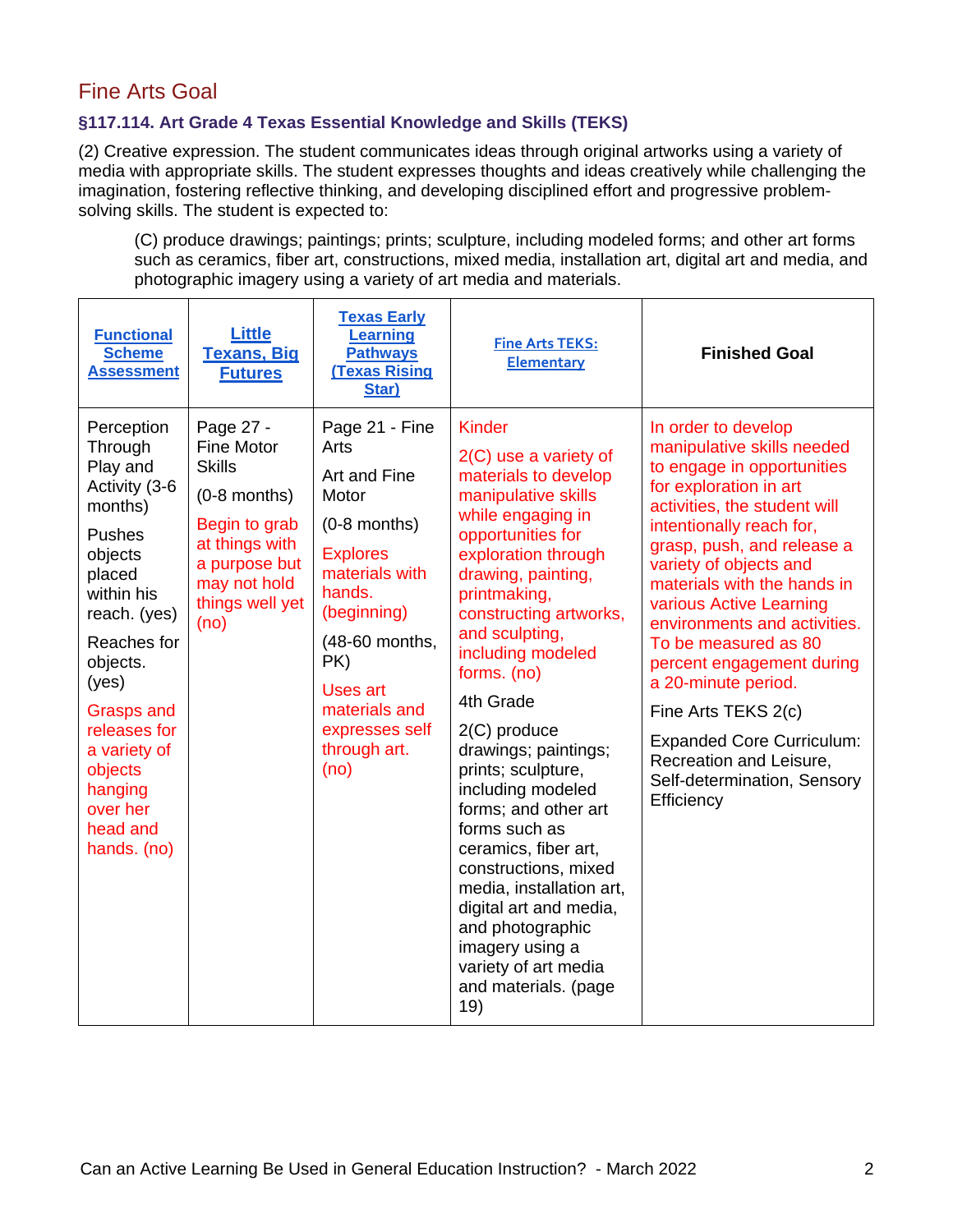# Writing an Active Learning Goal that Aligns with the Fine Arts TEKS

### **Introduction**

- 1. Art is a required class for all elementary students.
- 2. Art teachers and teaching assistants are often at a loss for how to integrate sensorimotor learners into their classes. The response is often an attempt to passively engage the student in the classroom assignments through hand over hand or simply doing it for the child.
- 3. This is unfortunate because the materials and the goals of art instruction mesh beautifully with Active Learning!
	- a) Materials and activities are all hands-on. A great variety of materials, objects and textures are employed.
	- b) Goals of art instructions are for students to develop skills in personal exploration and expression. Outcomes are highly individualized.
- 4. Functions identified in the Functional Scheme are fairly easy to align with fine arts skills. While just about any function can be used for writing a fine arts goal, the following are particularly relevant:
	- a) Fine motor
	- b) Object perception
	- c) Perception through play
	- d) Visual perception

### **Procedure**

- 1. Complete the Functional Scheme Assessment and identify a skill you would like to address and identify the developmental level.
- 2. Link the function in the Functional Scheme with one or more of the Early Childhood skills checklists:
	- a) Little Texans, Big Futures Infant, Toddler, Three-Year-Old Guidelines. Texas Early Learning Council
	- Find skill area and developmental level identified in the Functional Scheme Assessment
	- b) Texas Early Learning Pathways Infant, Toddler, Three-Year-Old AND PreK guidelines.
	- Find subject area and developmental level identified in the Functional Scheme Assessment.
- 3. Fine Arts TEKS: Elementary
	- a) In the Kinder level, locate a skill that corresponds to the skill you would like to address. Note the Strand and Skill (Number and Letter).
	- b) Find and note the corresponding Strand and Skill at the student's current grade level.
	- c) You could also use the "TEKS Vertical Alignment" documents but these only go to 2nd Grade.
- 4. Write the goal combining language from each column.
	- a) May be helpful to look at FIELA Curriculum for ideas.
	- b) Cite the TEKS Strand and Skill
	- c) Cite the areas of the ECC that are addressed

### **Resources**

- Functional Scheme Assessment
- FIELA Curriculum
- [Little Texans, Big Futures](http://littletexans.org/)
- [Texas Early Learning Pathways \(Texas Rising Star\)](https://texasrisingstar.org/wp-content/uploads/2016/01/TexasEarlyLearningPathways%20(1).pdf)
- [TEKS: Fine Arts -](https://tea.texas.gov/about-tea/laws-and-rules/texas-administrative-code/19-tac-chapter-117) Elementary
- [TEKS: All Subjects](https://tea.texas.gov/about-tea/laws-and-rules/texas-administrative-code/texas-administrative-code-title-19-part-2)
- [TEKS Vertical Alignments](https://tea.texas.gov/academics/early-childhood-education/vertical-alignments)
- **[TEKS Vertical Alignments: Language and](https://tea.texas.gov/sites/default/files/PK-2nd-TEKS-ELAR-Alignment.pdf) Literacy**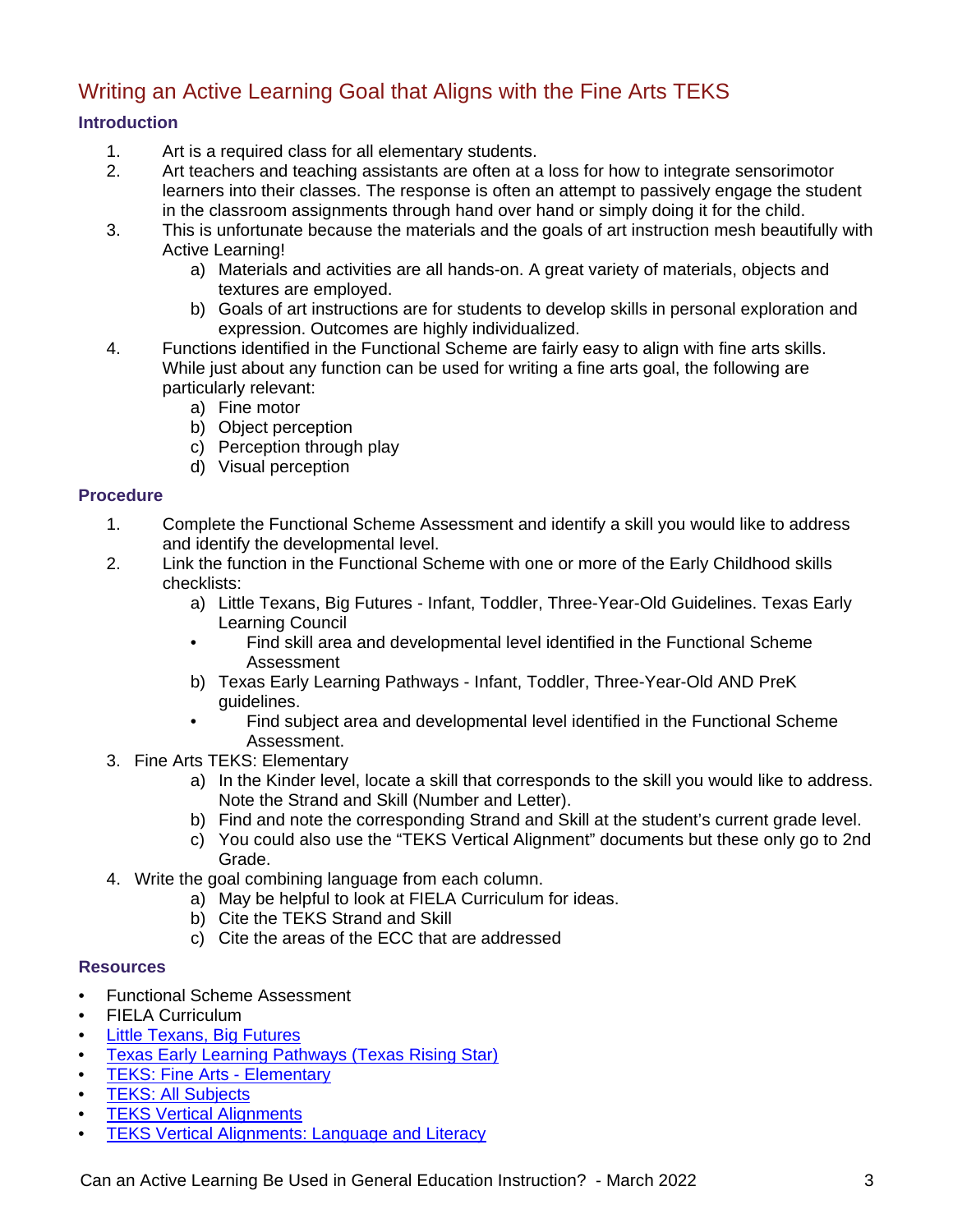# Fine Arts Lesson Plan

The co-creation of a Position Board or Mobile is a nice art activity to share with a student. The position board becomes a piece of art that reflects the student's preferences and interests. Below is an example of a lesson plan for this activity.

#### **Goal and Areas of Study**

Goal: In order to develop manipulative skills needed to engage in opportunities for exploration in art activities, the student will intentionally reach for, grasp and release a variety of objects and materials to create a variety of art forms. Measured as reaching for, grasping and manipulating at least 10 objects and/or materials in a 20-minute class.

- TEKS: Fine Arts 2(c)
- Expanded Core Curriculum: Recreation and Leisure, Self-determination, Sensory Efficiency
- General Education Lesson: Students will create a self-portrait through the media of collage.

#### **Active Learning Objective**

Working collaboratively with a partner (adult and/or peer), the student will create a tactile composition that reflects her interests.

#### **Materials**

Plastic tub, resonance board, variety of objects of varying shapes, sizes and materials. Optimally, there should be two of each object. Pegboard.

#### **Process**

- 1. The student lies or sits on the resonance board. Partner also sits on the resonance board. Working slowly, at the student's pace, the partner offers objects to the student by placing them within reach.
- 2. When the student demonstrates interest in an object, the partner should imitate the student's actions using a duplicate of the object. Alternatively, the partner can demonstrate shared attention by engaging mutual tactile exploration of the object.
- 3. Documentation: The partner should make note of the following information:
- 4. The objects in which the student showed interest.
- 5. The manipulative and exploratory techniques the student used with the object.
- 6. The amount of time the student interacted with the object.
- 7. The student responds to the partner's imitation or mutual exploration.

#### **Display of the Completed Piece**

- Partner arranges a number of the student's preferred objects on the pegboard to create a position board. The student should be allowed to further explore the position board at other times.
- A narrative compiled from the partner's documentation could be presented with the position board to further explain the process that went into its creation and provide some insight into the motivation of the artist.
- If possible, further information could be provided through short video clips and/or photos taken at various stages of the creative process.

#### **Notes**

• This process should take place on a regular basis, over a period of time, rather than in a single session. In fact, the finished piece may be modified and adapted in an ongoing manner as the student demonstrates different interested and emerging skills.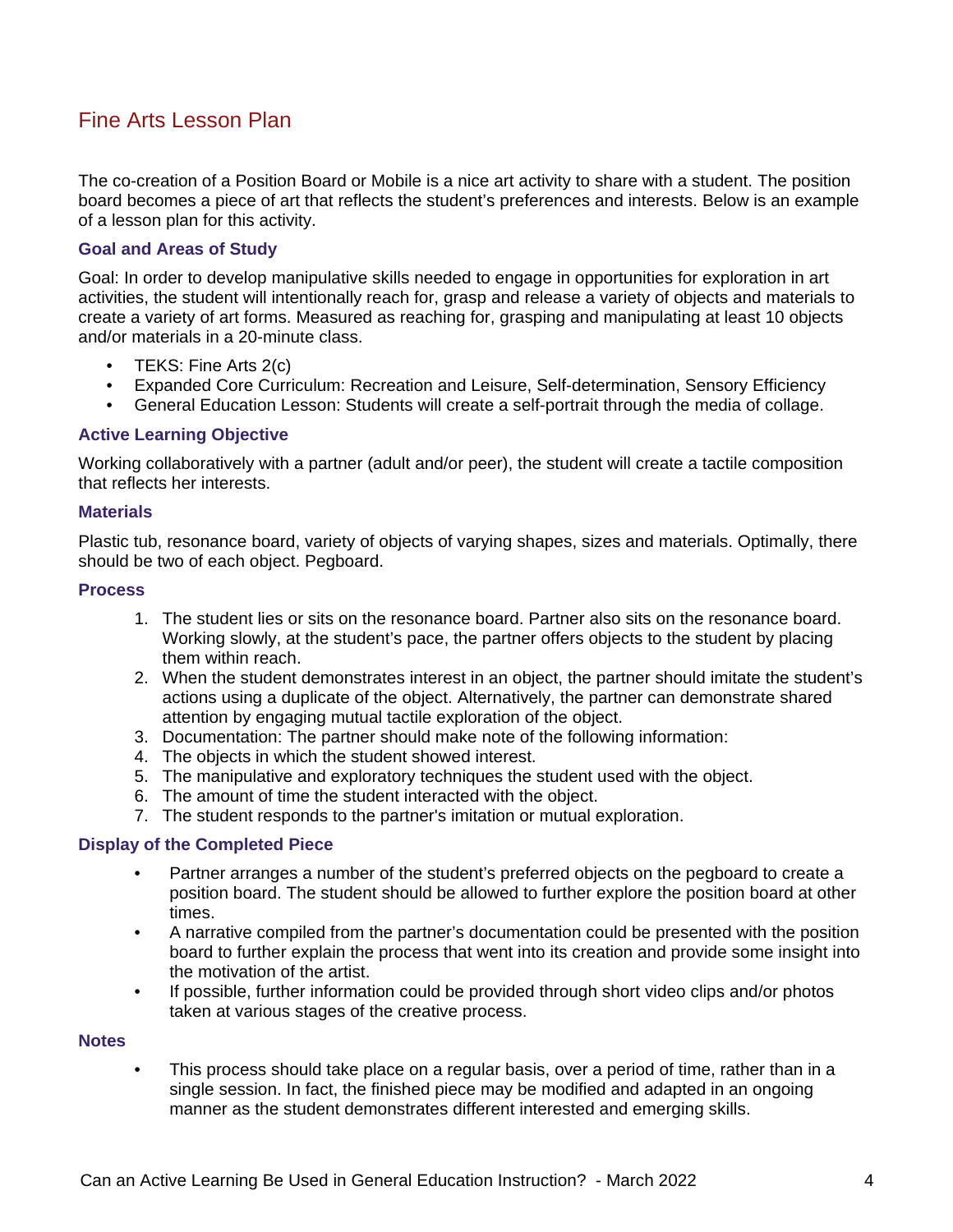# Language Arts Goal (Writing)

| <b>Functional</b><br><b>Scheme</b><br><b>Assessment</b>                                                                                                                                                          | <b>Little Texans,</b><br><b>Big Futures</b>                                                                                                                                     | <b>Texas Early</b><br>Learning<br><b>Pathways (Texas)</b><br><b>Rising Star)</b>                                                                                                                                                                                                                                     | <b>Language Arts</b><br><b>TEKS:</b><br><b>Elementary</b>                                                                                                                                                                                          | <b>Finished Goal</b>                                                                                                                                                                                                                                                                                                                                                                                                                                                            |
|------------------------------------------------------------------------------------------------------------------------------------------------------------------------------------------------------------------|---------------------------------------------------------------------------------------------------------------------------------------------------------------------------------|----------------------------------------------------------------------------------------------------------------------------------------------------------------------------------------------------------------------------------------------------------------------------------------------------------------------|----------------------------------------------------------------------------------------------------------------------------------------------------------------------------------------------------------------------------------------------------|---------------------------------------------------------------------------------------------------------------------------------------------------------------------------------------------------------------------------------------------------------------------------------------------------------------------------------------------------------------------------------------------------------------------------------------------------------------------------------|
| <b>Fine Movement</b><br>$(0-3)$<br>Pushes objects<br>within reach<br>(yes)<br>Grasps<br>reflexively (yes)<br><b>Closes hand</b><br>around hair,<br>corner of<br>clothes,<br>bedclothes,<br>passive thumb<br>(no) | Page 49 -<br>Language and<br>Communication<br>Development -<br>Page 56 -<br><b>Emergent Literacy</b><br>$(0-8$ months)<br>Look at others<br>writing or drawing<br>on paper (no) | Page 7 -<br>Language and<br>Communication<br>Page 13 -<br><b>Emergent Literacy</b><br>(Writing)<br>$(0-8$ months)<br>Reaches for,<br>holds, rakes items<br>with whole hand:<br>uses both hands<br>together (no)<br>(48-60 months,<br>PK)<br><b>Writes some</b><br>alphabet letters;<br>writes his or her<br>name(no) | Kinder<br>$2(E)$ develop<br>handwriting by<br>accurately<br>forming all<br>uppercase and<br>lowercase<br>letters using<br>appropriate<br>directionality.<br>4th Grade<br>$2(E)$ write legibly<br>in cursive to<br>complete<br>assignments.<br>(no) | As a precursor to the<br>development of<br>handwriting skills, the<br>student will employ<br>both hands to<br>independently reach<br>for and grasp objects<br>with either hand.<br>Measured as reaching<br>out and grasping at<br>least five objects within<br>a 20-minute period.<br><b>Language Arts TEKS</b><br>2(E)<br><b>Expanded Core</b><br>Curriculum:<br><b>Assistive</b><br><b>Technology</b><br>Compensatory<br><b>Skills</b><br><b>Sensory</b><br><b>Efficiency</b> |

# Writing an Active Learning Goal that Aligns with Language Arts TEKS

All Special Education students are required to have an IEP goal that addresses Language Arts.

Teachers often have difficulty understanding how to integrate a child who is at a sensorimotor stage of development as the child's needs are at such variance with the rest of the class. Attempts to engage the child in the typical language arts curriculum frequently results in a great deal of hand-over-hand and other passive forms of instruction. Information provided may not be accessible or meaningful for the child.

If one expands the concept of "language arts" to encompass all modes and levels of communication, the task of alignment becomes less difficult. Think about how you might conceive of the sensorimotor expression of the skills statements:

- I want the child to learn to read.
- I want the child to learn to write.

Some areas in the Functional Scheme that align with these statements include the following. In truth, just about any function can be used for writing a language arts goal but these functions can be more easily seen to align:

- Fine Movement writing (manipulating objects)
- Object Perception reading (understanding symbols)
- Language: Non Verbal, Verbal and Comprehension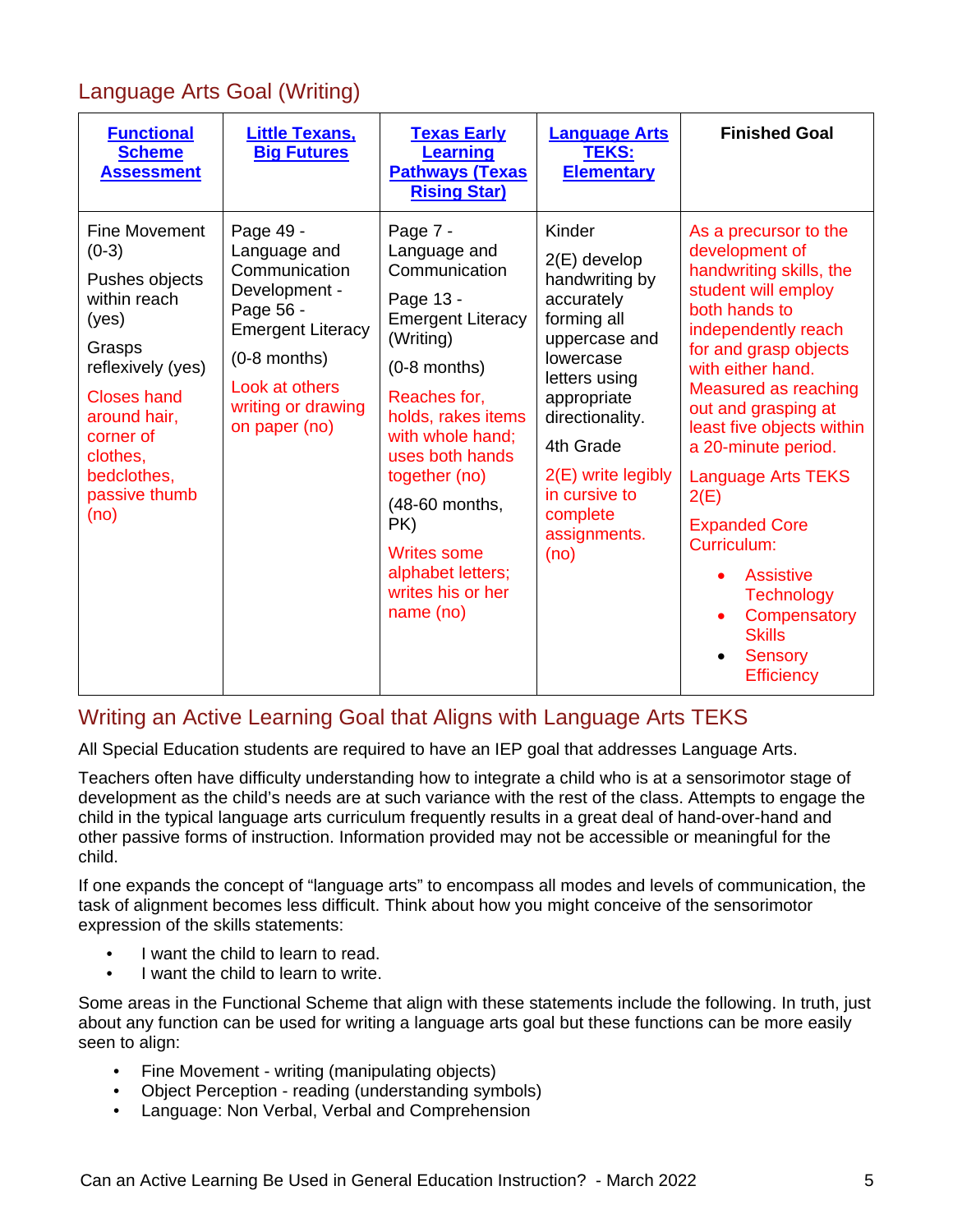### **Procedure**

- 1. Complete the Functional Scheme Assessment
	- Identify a skill you would like to address and identify the developmental level.
- 2. Link the function in the Functional Scheme with one or more of the Early Childhood skills checklists:
	- a) Little Texans, Big Futures Infant, Toddler, Three-Year-Old Guidelines.
		- Find skill area and developmental level identified in the Functional Scheme Assessment
	- b) Texas Early Learning Pathways Infant, Toddler, Three-Year-Old AND PreK guidelines.
		- Find subject area and developmental level identified in the Functional Scheme Assessment.
- 3. Language Arts TEKS: Elementary
	- a) In the Kinder level, locate a skill that corresponds to the skill you would like to address. Note the Strand and Skill (Number and Letter).
	- b) Find and note the corresponding Strand and Skill at the student's current grade level.
- 4. Write the goal combining language from each column.
	- a) May be helpful to look at FIELA Curriculum for ideas.
	- b) Cite the TEKS Strand and Skill
	- c) Cite the areas of the ECC that are addressed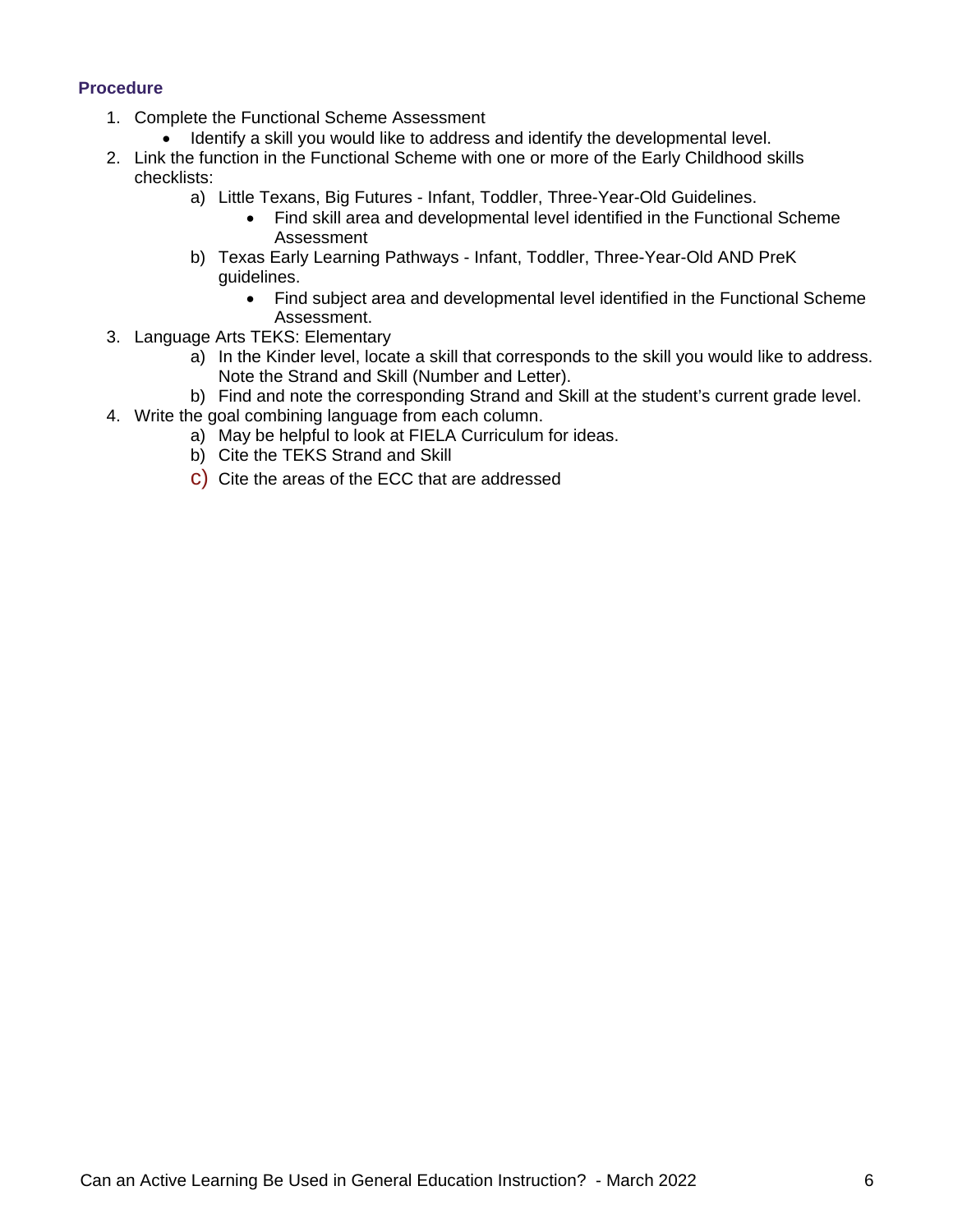# Language Arts Lesson Plan

### **Goal and Areas of Study**

As a precursor to the development of handwriting skills, the student will employ both hands to independently reach for and grasp objects with either hand. Measured as reaching out and grasping at least five objects within a forty-minute period.

- TEKS: Language Arts 2(E)
- Expanded Core Curriculum: Assistive Technology, Compensatory Skills, Sensory Efficiency
- General Education Lesson: Students will produce a minimum of three pages of written text in response to reading a story.

### **Active Learning Objective**

The student will tactually explore objects related to the story. Placed inside the "Little Room" learning environment (on top of a resonance board), the student will independently reach out and grasp objects with either hand by tangling her fingers within the object.

### **Materials**

Little Room, resonance board, variety of objects.

Note: Objects should be easily "graspable", either soft materials or ones which have properties that allow her fingers to become entangled or enmeshed. Include objects that can be directly related to the story. Objects should take into account the student's current interests as indicated on the Active Learning Planning Sheet or other forms of documentation.

### **Process**

- 1. The student lies on her back on top of the resonance board and the Little Room is lowered on top of her.
- 2. The adult observes the student's interactions with the objects and documents her actions.
- 3. Documentation: The adult should make note of the following information:
	- The objects in which the student showed interest.
	- The manipulative and exploratory techniques the student used with the object.
	- The amount of time the student interacted with the object.

### **Notes**

This process should take place on a regular basis, over a period of time, rather than in a single session. Objects presented in the Little Room should be modified over time to accommodate the changing interests and skills of the student as well as the topics presented in readings.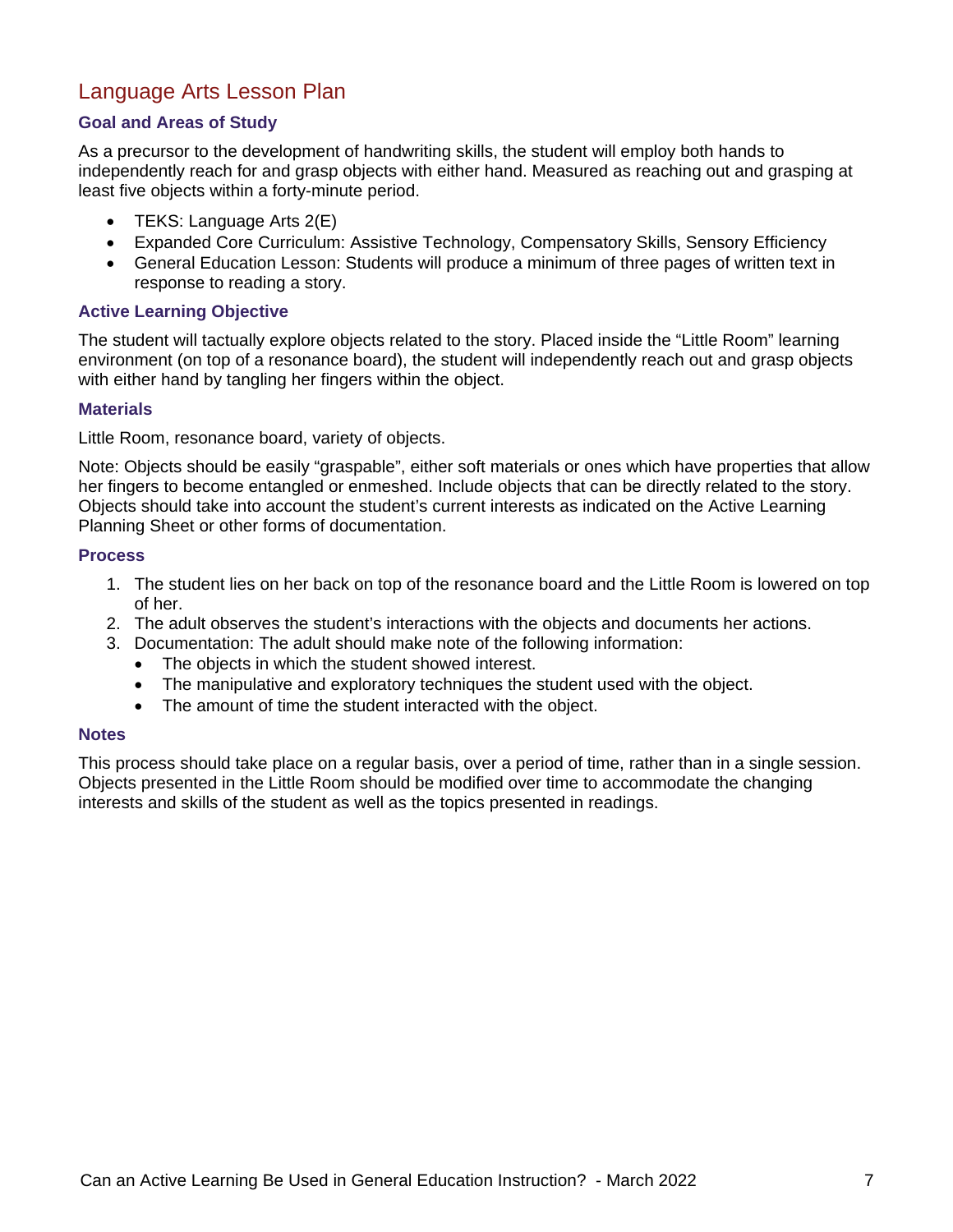# Science Goal

## **High School Physical Science in Dynamic Learning Maps Essential Elements**

## **[Domain: PS3 Energy, Energy Topic: PS3.B: Conservation of Energy and Energy Transfer](https://dynamiclearningmaps.org/sites/default/files/documents/Science/Science_EEs_Combined.pdf)**

### **Skills from Functional Scheme:**

- Fine Motor (6-9 months: Explores the characteristics of an object
- Gross Motor (6-9 months): Prone: Moves arms and legs simultaneously
- Object Perception (3-6 months) Explores objects based on their tactile qualities
- Haptic-Tactile Perception (3-6 months): Withdraws the hand if touching something too hot

| <b>Initial Level</b>                                                                            | <b>Precursor</b><br>Level                                                                                          | <b>Essential</b><br><b>Element</b>                                                                                                              | <b>High School</b>                                                                                                                                                                                                                                                                                        | <b>Finished Goal</b>                                                                                                                                                                                                                                                                                                                                                                         |
|-------------------------------------------------------------------------------------------------|--------------------------------------------------------------------------------------------------------------------|-------------------------------------------------------------------------------------------------------------------------------------------------|-----------------------------------------------------------------------------------------------------------------------------------------------------------------------------------------------------------------------------------------------------------------------------------------------------------|----------------------------------------------------------------------------------------------------------------------------------------------------------------------------------------------------------------------------------------------------------------------------------------------------------------------------------------------------------------------------------------------|
| Compare<br>relative<br>difference in<br>temperature<br>(warmth,<br>coldness) of<br>two liquids. | Compare the<br>temperatures<br>of two liquids<br>of different<br>temperatures<br>before and<br>after<br>combining. | Investigate and<br>predict the<br>temperatures of<br>two liquids before<br>and after<br>combining to<br>show uniform<br>energy<br>distribution. | Plan and conduct an<br>investigation to<br>provide evidence<br>that the transfer of<br>thermal energy<br>when two<br>components of<br>different<br>temperature are<br>combined within a<br>closed system<br>results in a more<br>uniform energy<br>distribution among<br>the components in<br>the system. | When provided with an<br><b>Active Learning</b><br>environment where two or<br>more containers have<br>objects of different<br>temperatures or objects<br>placed in liquids of a<br>different temperatures the<br>student will use his feet,<br>hands, and mouth to<br>compare the temperature<br>of the liquids and the<br>objects for a period of 15<br>minutes in a 20 minute<br>session. |

### **Possible Active Learning Activities**

- In a Little Room fitted with a variety of objects that have different temperatures (metal, wood, cloth, warmed rice bag, net bag of glass marbles or pebbles, etc.) allow the student to explore and compare objects with hands, feet, and mouth.
- Using a Support Bench with two containers of water (one very cold with ice cubes, rocks and sponges and one with warm water with rocks, sponges, and brazil nuts) allow the student to explore objects and water using hands, feet and mouth. Alternate position of containers from hands to feet.
- Using a HOPSA Dress on a Track or Stand position two containers (one with hot water bottles or warmed rice bags and a mix of ping pong and golf balls and one with cold packs and a mix of plastic pegs and metal heavy chains.
- In supported sitting offer the child a variety of objects to place into either a cold-water tub or a hotwater tub.

Watch for child's preference of temperature, if he/she withdraws hand from water if it is too cold or hot, what he/she will touch with mouth, hands and feet.

### **Notes**

There is no specific science period, but rather the child has many opportunities throughout the day for this type of exploration and comparison in a variety of Active Learning Environments.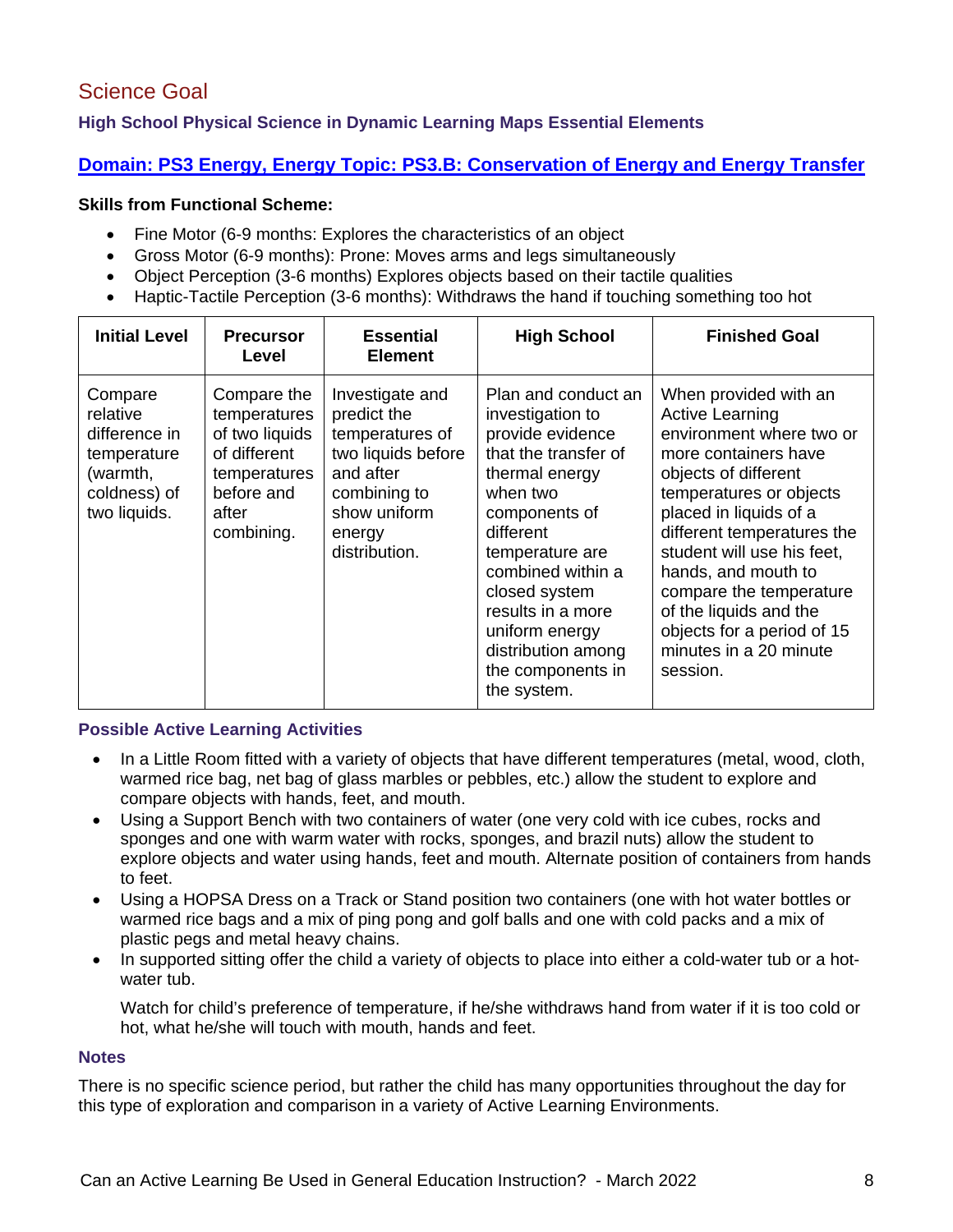# Social Studies Goal

## **§113.12. Social Studies, Grade 1 - TEKS**

(17) Social studies skills. The student communicates in oral, visual, and written forms. The student is expected to:

| <b>Functional</b><br><b>Scheme</b><br><b>Assessment</b>                                                                                                                                                                                                                                      | <b>Little Texans,</b><br><b>Big Futures</b>                                          | <b>Texas Early</b><br><b>Learning</b><br><b>Pathways</b><br><b>Texas Rising</b><br>Star)                                                     | <b>Social Studies</b><br><b>Texas Essential</b><br><b>Knowledge and</b><br><b>Skills (TEKS)</b><br>113.11<br><b>Elementary</b>                                              | <b>Finished Goal</b>                                                                                                                                                                                                                                                                                                                                                                                                                                                                                                                                                                                                                                                                                            |
|----------------------------------------------------------------------------------------------------------------------------------------------------------------------------------------------------------------------------------------------------------------------------------------------|--------------------------------------------------------------------------------------|----------------------------------------------------------------------------------------------------------------------------------------------|-----------------------------------------------------------------------------------------------------------------------------------------------------------------------------|-----------------------------------------------------------------------------------------------------------------------------------------------------------------------------------------------------------------------------------------------------------------------------------------------------------------------------------------------------------------------------------------------------------------------------------------------------------------------------------------------------------------------------------------------------------------------------------------------------------------------------------------------------------------------------------------------------------------|
| Auditory<br>Perception (3-6<br>months):<br>Reaches out<br>towards sound-<br>producing<br>objects.<br>Turns; his;<br>eyes towards<br>the cause of a<br>sound. (no)<br>Language Non-<br>Verbal<br>Communication<br>$(6-9$ months):<br>Listens intently<br>to familiar<br>words.<br>(beginning) | Turns toward<br>familiar<br>voices; looks<br>intently at new<br>faces<br>(beginning) | <b>Understands</b><br>the order of<br>common events<br>and time<br>intervals<br>(yesterday,<br>today,<br>breakfast,<br>lunch)<br>(beginning) | (14) Social studies<br>skills. The student<br>communicates in<br>oral and visual<br>forms. The student<br>is expected to:<br>(A) place events in<br>chronological<br>order; | While interacting with an<br>adult at the beginning or<br>end of an independent or<br>interactive Active Learning<br>activity, the student will<br>indicate that he is listening<br>by turning toward the adult<br>when the adult reviews<br>what the students is about<br>to do or what he has just<br>done. Measure: turn to<br>sound at least 2 times<br>during a 3-minute<br>interaction.<br>The student will reach for a<br>sound producing object<br>used in a familiar activity<br>when the adult produces a<br>sound with that object while<br>sharing what the child<br>might play with or what the<br>child did play with during an<br>activity at least 3 times<br>during a 5-minute<br>interaction. |

(A) use a simple timeline to distinguish among past, present, and future;

#### **Notes**

There is no specific social studies period; rather the child works on these skills throughout the day. Before and after any Active Learning activity the adult will engage with the student to share what objects will be (were) played with during the child's play time. The concept of **now** and **past** are being introduced as you talk about what the student will do "now" and then reflect on what he just finished doing.

Look for signs that the child is attending to the names of specific objects and actions. For example, by listening to the adult's voice intently or reaching for an object when the adult produces a sound with the object.